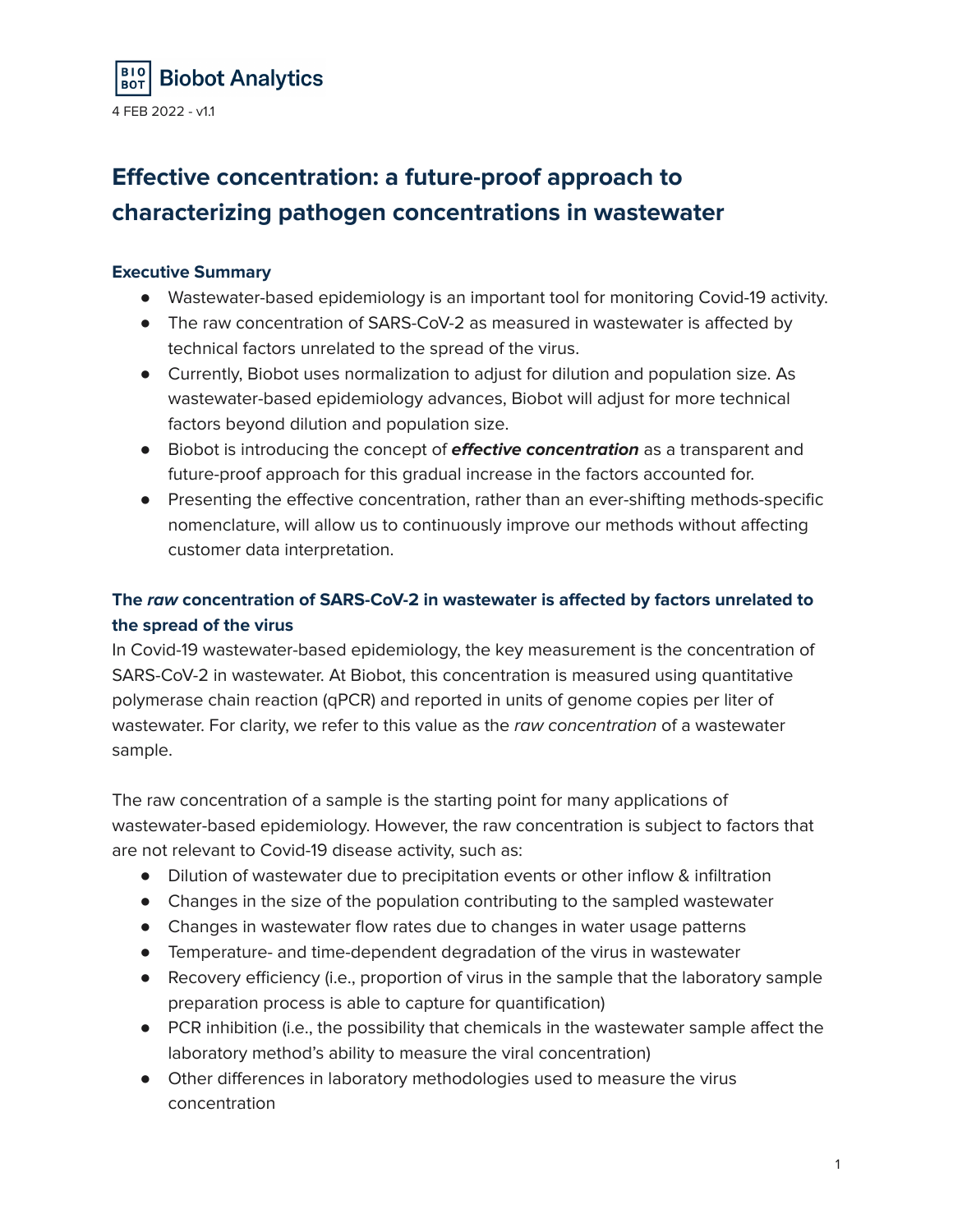

## **The normalized concentration that Biobot currently reports accounts for some, but not all, of these nuisance factors**

To account for dilution, population size, and wastewater flow, a common practice in Covid-19 wastewater epidemiology is to normalize the SARS-CoV-2 concentration. There are two methods for normalization:

- 1. Use the raw concentration (RC), flow rate (FR), and population size (P) to compute the normalized concentration  $NC = \frac{RC \times FR}{R}$ . Ρ
- 2. Use the raw SARS-CoV-2 concentration (RC) and the concentration of a fecal strength indicator (FSI) virus to compute the normalized concentration  $NC = \frac{RC}{FCI}$ . FSI

Biobot uses the second normalization method, with pepper mild mottle virus (PMMoV) as the fecal strength indicator. Because the resulting value from this normalization is a ratio (i.e., a dimensionless number), Biobot multiplies by a reference concentration  $(C_0)$  so that  $NC = \frac{RC}{FSI} \times C_0$  has units of concentration (i.e., genome copies per liter).

Both normalization methods are designed to adjust the raw SARS-CoV-2 concentration measured at a sampling point to better approximate the amount of virus contributed by people represented in the wastewater sample. The first method accounts for the dilution that occurs between the point of excretion and the point of sampling by multiplying by the flow rate, and it accounts for varying population size by simple division. The second method assumes that the fecal strength indicator is excreted at some fixed population-average per capita rate, so that the concentration of the indicator at the point of sampling accounts for both dilution and varying population size. If the fecal strength indicator has similar biophysical properties as the target, then the second method also accounts for recovery efficiency. If the laboratory sample preparation method has similar recovery efficiencies for the two viruses, SARS-CoV-2 and PMMoV, then taking the ratio of the resulting measurements accounts for recovery efficiency.

#### **Introducing the effective concentration**

Ideally, as the field of wastewater-based epidemiology advances, more of the factors affecting raw virus concentrations in wastewater can be accounted for. Normalization was an important step, accounting for some key factors affecting the public health interpretability of wastewater measurements. Future improvements will include accounting for differences in measured virus concentrations that would result from updating or changing the laboratory protocol.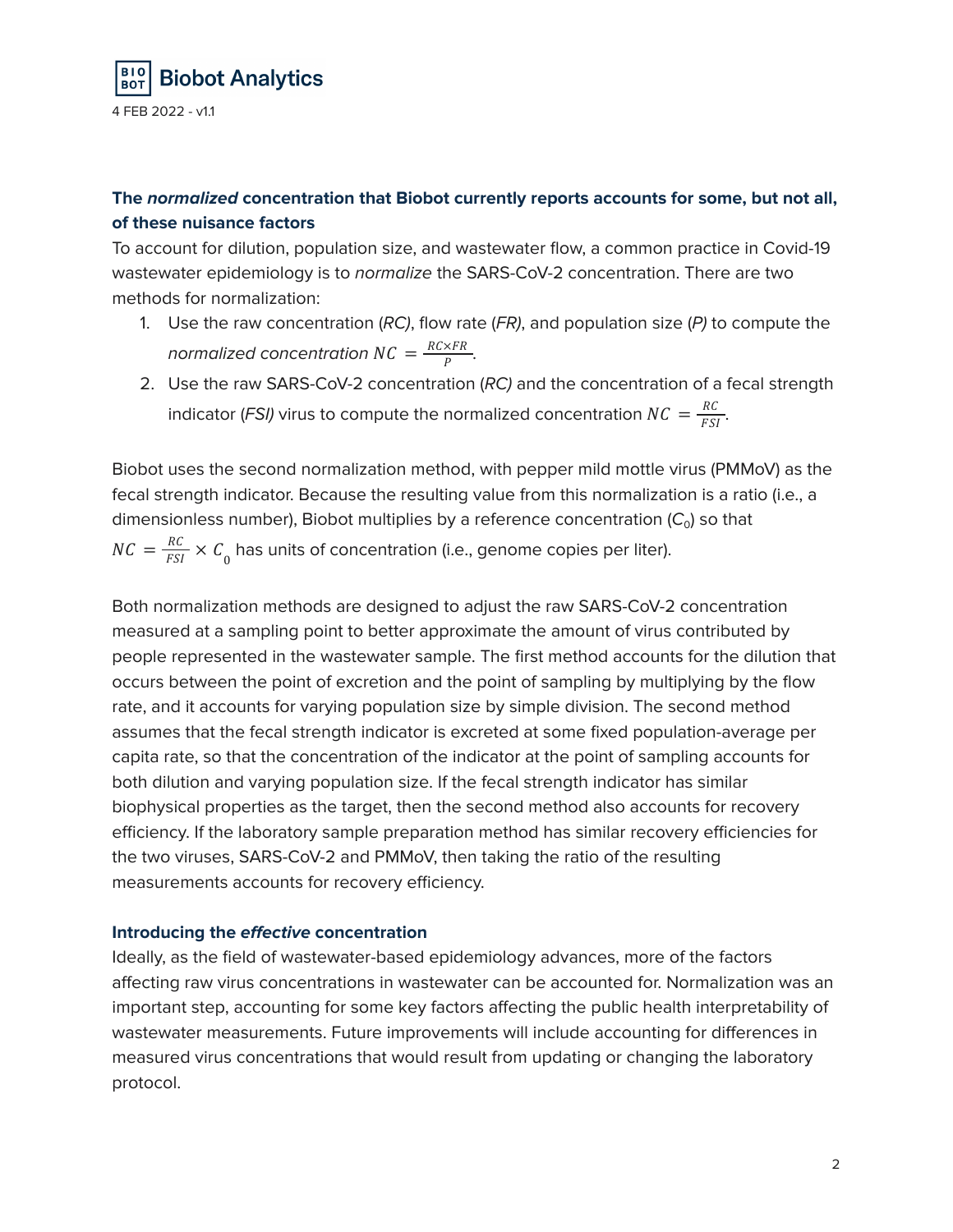

However, the resulting updates to the terminology will quickly become cumbersome. "Normalization" is a single term with two well-understood meanings among wastewater experts. "Degradation-adjusted concentration" is clear and brief enough. But "concentration adjusted for laboratory protocol differences in viral quantification" is a mouthful, while "adjusted concentration" is too vague. We posit that a single term, not specific to any one factor and instead used to encompass all potential adjustments, will facilitate communicating results going forward.

Biobot is therefore introducing the term **effective concentration** to refer to the raw SARS-CoV-2 concentration, adjusted for all the factors that we can currently account for. Today, the effective concentration is the PMMoV-normalized SARS-CoV-2 concentration. As we account for more factors, the necessary adjustments will be rolled into the algorithm used to compute the effective concentration.

For example, we continue to update and improve our laboratory protocols and operations, and any update to a protocol means that the same wastewater sample will yield different raw concentrations. During a protocol change, we measure the same wastewater samples with both the previous and new protocols. Using the resulting data, we derive an adjustment factor that accounts for differences in measured concentration due to the protocol change. The effective concentration of a sample measured using the new protocol will then reflect the concentration that would have been measured using the previous protocol.

More broadly, Biobot intends for the effective concentration to be formulated such that trends in effective concentration:

- 1. **Do** reflect trends in the population-wide Covid-19 burden
- 2. **Do not** reflect technical artifacts like differences in lab protocols

The effective concentration will not be a "black box." Biobot will continue to report raw concentrations to our customers and will note any changes to the methodology used to compute the effective concentration in public release notes. Our goal is to allow technical experts to scrutinize the raw data while providing a seamless data stream to users focused on the public health implications of the data.

#### **An analogy: "feels like" temperatures**

We chose the term "effective concentration" because it was not specific to any methodology. This approach was inspired by the "feels like" temperatures reported by consumer weather services.